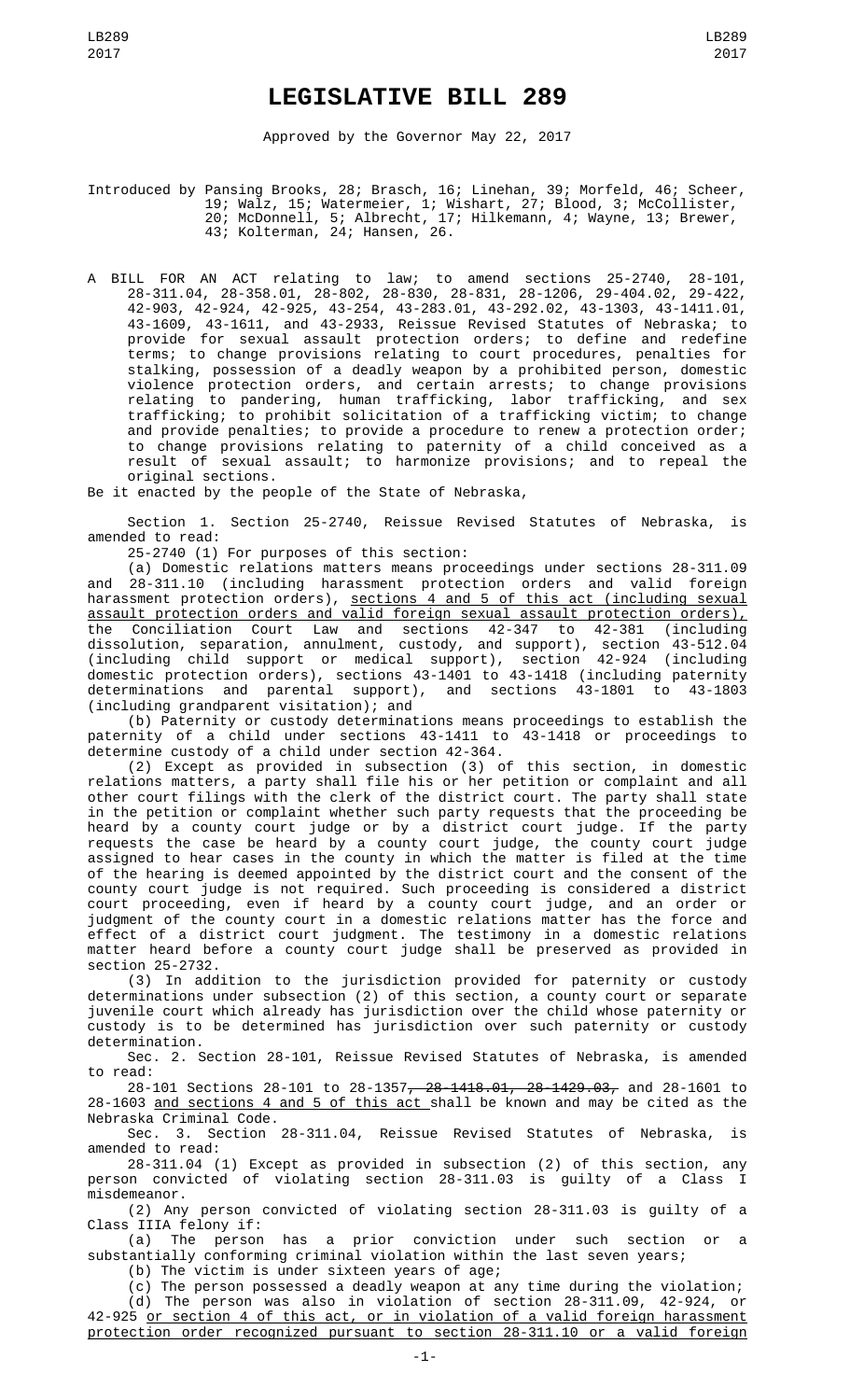sexual assault protection order recognized pursuant to section 5 of this act at any time during the violation; or

(e) The person has been convicted of any felony in this state or has been convicted of a crime in another jurisdiction which, if committed in this state, would constitute a felony and the victim or a family or household member of the victim was also the victim of such previous felony.

Sec. 4. (1) Any victim of a sexual assault offense may file a petition and affidavit for a sexual assault protection order as provided in subsection (3) of this section. Upon the filing of such a petition and affidavit in support thereof, the court may issue a sexual assault protection order without bond enjoining the respondent from (a) imposing any restraint upon the person or liberty of the petitioner, (b) harassing, threatening, assaulting, molesting, attacking, or otherwise disturbing the peace of the petitioner, or (c) telephoning, contacting, or otherwise communicating with the petitioner.

(2) The petition for a sexual assault protection order shall state the events and dates of acts constituting the sexual assault offense.

(3) A petition for a sexual assault protection order shall be filed with the clerk of the district court and the proceeding may be heard by the county court or the district court as provided in section 25-2740.

(4) A petition for a sexual assault protection order may not be withdrawn except upon order of the court. A sexual assault protection order shall specify that it is effective for a period of one year unless renewed pursuant to subsection (11) of this section or otherwise dismissed or modified by the  $\frac{\text{court. Any person who knowingly violates a sexual assault protection order}}{\text{after service or notice as described in subdivision (8)(b) of this section}}$ service or notice as described in subdivision  $(8)(b)$  of this section shall be guilty of a Class I misdemeanor except that for any second violation of a sexual assault protection order within a twelve-month period, or any third or subsequent violation, whenever committed, such person shall be guilty of a Class IV felony.

(5)(a) Fees to cover costs associated with the filing of a petition for issuance or renewal of a sexual assault protection order or the issuance or service of a sexual assault protection order seeking only the relief provided by this section shall not be charged, except that a court may assess such fees and costs if the court finds, by clear and convincing evidence, that the statements contained in the petition were false and that the sexual assault protection order was sought in bad faith.

(b) A court may also assess costs associated with the filing of a petition for issuance or renewal of a sexual assault protection order or the issuance or service of a sexual assault protection order seeking only the relief provided by this section against the respondent.

(6) The clerk of the district court shall make available standard application and affidavit forms for issuance and renewal of a sexual assault protection order with instructions for completion to be used by a petitioner. The clerk and his or her employees shall not provide assistance in completing the forms. The State Court Administrator shall adopt and promulgate the standard application and affidavit forms provided for in this section as well as the standard temporary and final sexual assault protection order forms and provide a copy of such forms to all clerks of the district courts in this state. Such standard temporary and final sexual assault protection order forms shall be the only forms used in this state.

(7) A sexual assault protection order may be issued or renewed ex parte without notice to the respondent if it reasonably appears from the specific facts shown by affidavit of the petitioner that irreparable harm, loss, or damage will result before the matter can be heard on notice. If the specific facts included in the affidavit (a) do not show that the petitioner will suffer irreparable harm, loss, or damage or (b) show that, for any other compelling reason, an ex parte order should not be issued or renewed, the court may forthwith cause notice of the application to be given to the respondent stating that he or she may show cause, not more than fourteen days after service, why such order should not be entered. If such ex parte order is issued or renewed without notice to the respondent, the court shall forthwith cause notice of the petition and order and a form with which to request a show-cause hearing to be given the respondent stating that, upon service on the respondent, the order shall remain in effect for a period of one year unless the respondent shows cause why the order should not remain in effect for a period of one year. If the respondent wishes to appear and show cause why the order should not remain in effect for a period of one year, he or she shall affix his or her current address, telephone number, and signature to the form and return it to the clerk of the district court within five days after service upon him or her. Upon receipt of the request for a show-cause hearing, the court shall immediately schedule a show-cause hearing to be held within thirty days after the receipt of the request for a show-cause hearing and shall notify the petitioner and respondent of the hearing date.

(8)(a) Upon the issuance or renewal of any sexual assault protection order, the clerk of the court shall forthwith provide the petitioner, without charge, with two certified copies of such order. The clerk of the court shall also forthwith provide the local police department or local law enforcement agency and the local sheriff's office, without charge, with one copy each of such order and one copy each of the sheriff's return thereon. The clerk of the court shall also forthwith provide a copy of the sexual assault protection order to the sheriff's office in the county where the respondent may be personally served together with instructions for service. Upon receipt of the order and instructions for service, such sheriff's office shall forthwith serve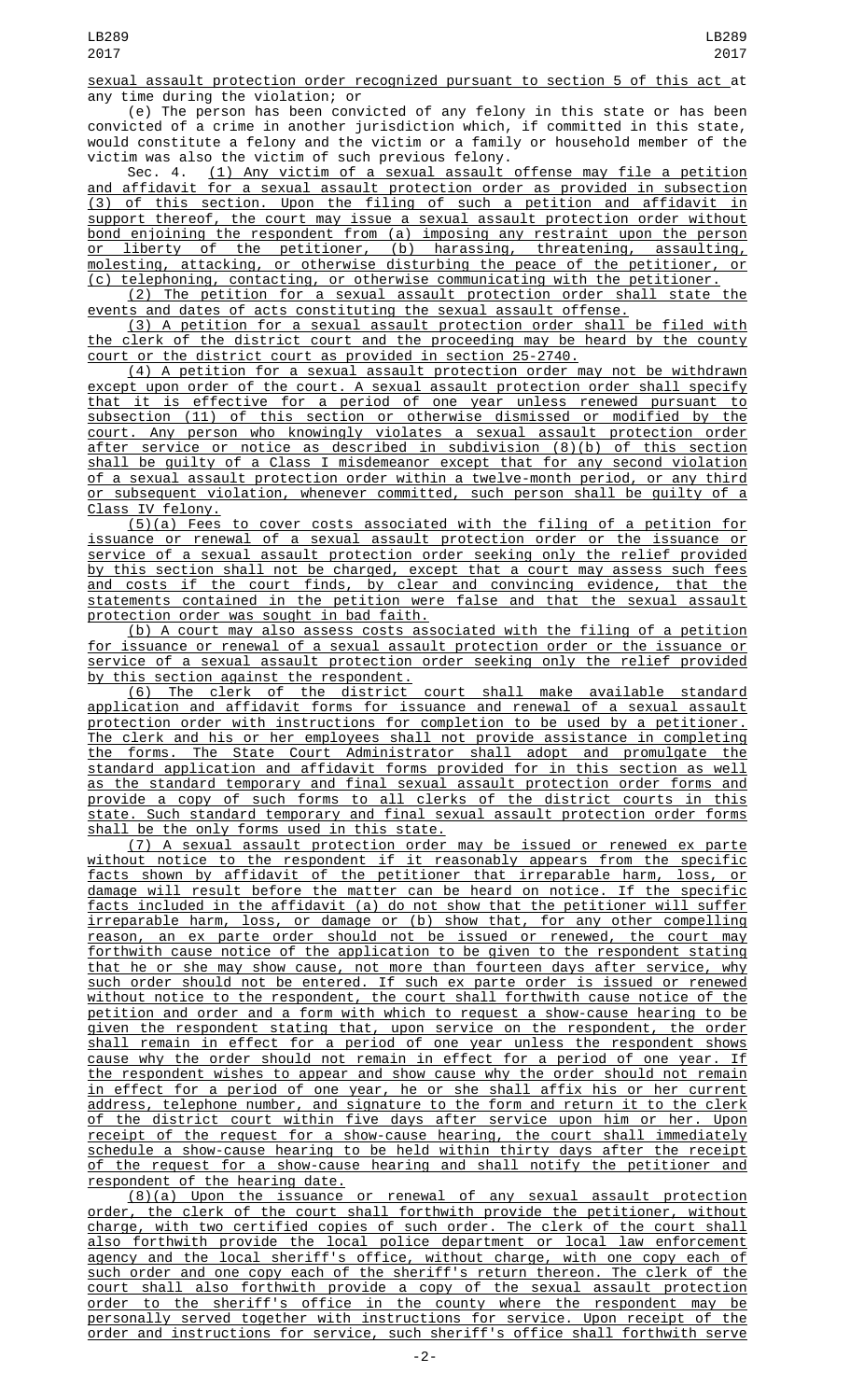the sexual assault protection order upon the respondent and file its return thereon with the clerk of the court which issued the sexual assault protection order within fourteen days of the issuance of the initial or renewed sexual assault protection order. If any sexual assault protection order is dismissed or modified by the court, the clerk of the court shall forthwith provide the local police department or local law enforcement agency and the local sheriff's office, without charge, with one copy each of the order of dismissal or modification.

(b) If the respondent is present at a hearing convened pursuant to this section and the sexual assault protection order is not dismissed, such respondent shall be deemed to have notice by the court at such hearing that the protection order will be granted and remain in effect and further service of such notice described in this subsection shall not be required for purposes of prosecution under this section. If the respondent has been properly served with the ex parte order and fails to appear at the hearing, the temporary order shall be deemed to be granted and remain in effect and the service of the ex parte order will serve as notice required under this section.

(9) A peace officer shall, with or without a warrant, arrest a person if (a) the officer has probable cause to believe that the person has committed a violation of a sexual assault protection order issued pursuant to this section or a violation of a valid foreign sexual assault protection order recognized pursuant to section 5 of this act and (b) a petitioner under this section provides the peace officer with a copy of such order or the peace officer determines that such an order exists after communicating with the local law enforcement agency.

(10) A peace officer making an arrest pursuant to subsection (9) of this section shall take such person into custody and take such person before the county court or the court which issued the sexual assault protection order within a reasonable time. At such time the court shall establish the conditions of such person's release from custody, including the determination of bond or recognizance, as the case may be. The court shall issue an order directing that such person shall have no contact with the alleged victim of the sexual assault offense.

(11) An order issued under subsection (1) of this section may be renewed annually. To request renewal of the order, the petitioner shall file a petition for renewal and affidavit in support thereof at least forty-five days prior to the date the order is set to expire. The petition for renewal shall state the reasons a renewal is sought and shall be filed with the clerk of the district court, and the proceeding thereon may be heard by the county court or the district court as provided in section 25-2740. A petition for renewal will otherwise be governed in accordance with the procedures set forth in subsections (4) through (10) of this section.

(12) For purposes of this section, sexual assault offense means:

(a) Conduct amounting to sexual assault under section 28-319 or 28-320 or sexual assault of a child under section 28-319.01 or 28-320.01 or an attempt to commit any of such offenses; or

(b) Subjecting or attempting to subject another person to sexual contact or sexual penetration without his or her consent, as such terms are defined in section 28-318.

Sec. 5. (1) A valid foreign sexual assault protection order or an order similar to a sexual assault protection order issued by a court of another state, territory, possession, or tribe shall be accorded full faith and credit by the courts of this state and enforced as if it were issued in this state.

(2) A foreign sexual assault protection order issued by a court of another state, territory, possession, or tribe shall be valid if:

(a) The issuing court had jurisdiction over the parties and matter under the law of such state, territory, possession, or tribe;

(b) The respondent was given reasonable notice and an opportunity to be heard sufficient to protect the respondent's right to due process before the <u>order was issued; and</u>

(c) The sexual assault protection order from another jurisdiction has not been rendered against both the petitioner and the respondent, unless: (i) The respondent filed a cross or counter petition, complaint, or other written pleading seeking such a sexual assault protection order; and (ii) the issuing court made specific findings of sexual assault offenses against both the petitioner and respondent and determined that each party was entitled to such an order.

(3) There is a presumption of the validity of the foreign protection order when the order appears authentic on its face.

(4) A peace officer may rely upon a copy of any putative valid foreign sexual assault protection order which has been provided to the peace officer by any source.

Sec. 6. Section 28-358.01, Reissue Revised Statutes of Nebraska, is amended to read:

28-358.01 (1) Isolation means intentional acts (a) committed for the purpose of preventing, and which do prevent, a vulnerable adult or senior adult from having contact with family, friends, or concerned persons, (b) committed to prevent a vulnerable adult or senior adult from receiving his or her mail or telephone calls, (c) of physical or chemical restraint of a vulnerable adult or senior adult committed for purposes of preventing contact with visitors, family, friends, or other concerned persons, or (d) which restrict, place, or confine a vulnerable adult or senior adult in a restricted area for purposes of social deprivation or preventing contact with family, friends, visitors, or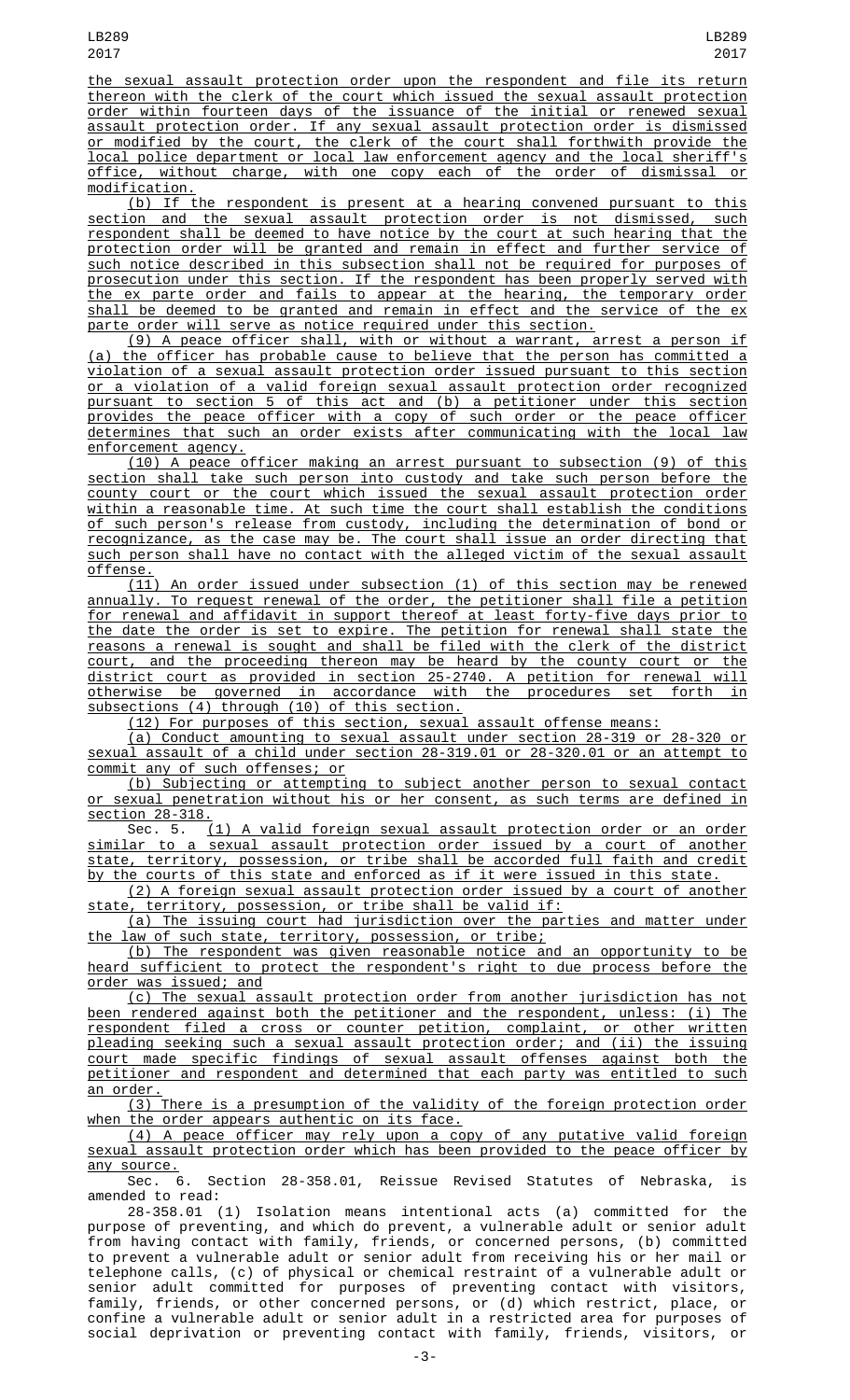LB289 2017

(2) Isolation does not include (a) medical isolation prescribed by a licensed physician caring for the vulnerable adult or senior adult, (b) action taken in compliance with a harassment protection order issued pursuant to section 28-311.09, a valid foreign harassment protection order recognized pursuant to section 28-311.10, <u>a sexual assault protection order issued</u> pursuant to section 4 of this act, a valid foreign sexual assault protection <u>order recognized pursuant to section 5 of this act, a</u>n order issued pursuant to section 42-924, an ex parte order issued pursuant to section 42-925, an order excluding a person from certain premises issued pursuant to section 42-357, or a valid foreign protection order recognized pursuant to section 42-931, or (c) action authorized by an administrator of a nursing home pursuant to section 71-6021.

Sec. 7. Section 28-802, Reissue Revised Statutes of Nebraska, is amended to read:

28-802 (1) A person commits pandering if such person:

(a) Entices another person to become a prostitute;  $-0f$ 

(b) Procures or harbors therein an inmate for a house of prostitution or for any place where prostitution is practiced or allowed;  $-0f$ 

(c) Inveigles, entices, persuades, encourages, or procures any person to come into or leave this state for the purpose of prostitution or debauchery; or (d) Receives or gives or agrees to receive or give any money or other

thing of value for procuring or attempting to procure any person to become a prostitute or commit an act of prostitution or come into this state or leave this state for the purpose of prostitution or debauchery.

(2) Pandering is a Class <u>II</u> <del>III</del> felony—<del>for a first offense, unless the</del> person being enticed, procured, harbored, or otherwise persuaded to become a prostitute is under the age of eighteen years, in which case pandering is a Class II felony for a first offense. Pandering is a Class II felony for a second or subsequent offense.

Sec. 8. Section 28-830, Reissue Revised Statutes of Nebraska, is amended to read:

28-830 For purposes of sections 28-830 and 28-831, the following definitions apply:

(1) Actor means a person who solicits, procures, or supervises the services or labor of another person;

(2) Commercial sexual activity means any sex act on account of which anything of value is given, promised to, or received by any person;

(3) Debt bondage means inducing another person to provide:

(a) Commercial sexual activity in payment toward or satisfaction of a real or purported debt; or

(b) Labor or services in payment toward or satisfaction of a real or purported debt if:

(i) The reasonable value of the labor or services is not applied toward the liquidation of the debt; or

(ii) The length of the labor or services is not limited and the nature of the labor or services is not defined;

(4) Financial harm means theft by extortion as described by section 28-513;

(5) Forced labor or services means labor or services that are performed or provided by another person and are obtained or maintained through:

(a) Inflicting or threatening to inflict serious personal injury, as defined by section 28-318, on another person;

(b) Physically restraining or threatening to physically restrain the other person;

(c) Abusing or threatening to abuse the legal process against another person to cause arrest or deportation for violation of federal immigration law;

(d) Controlling or threatening to control another person's access to a controlled substance listed in Schedule I, II or III of section 28-405;

(e) Exploiting another person's substantial functional impairment as defined in section 28-368 or substantial mental impairment as defined in section 28-369;<br>(f) Knowingly

(f) Knowingly destroying, concealing, removing, confiscating, or possessing any actual or purported passport or other immigration document or any other actual or purported government identification document of the other person; or

(g) Causing or threatening to cause financial harm to another person, including debt bondage;

(6) Labor <u>or services means work or activity of economic or financial</u><br>value: value;

(7) Labor trafficking means knowingly recruiting, enticing, harboring, transporting, providing, or obtaining by any means or attempting to recruit, entice, harbor, transport, provide, or obtain by any means a person eighteen years of age or older intending or knowing that the person will be subjected to forced labor or services;

(8) Labor trafficking of a minor means knowingly recruiting, enticing, harboring, transporting, providing, or obtaining by any means or attempting to recruit, entice, harbor, transport, provide, or obtain by any means a minor intending or knowing that the minor will be subjected to forced labor or services;

(9) Maintain means, in relation to labor or services, to secure continued performance thereof, regardless of any initial agreement by the other person to perform such type of service;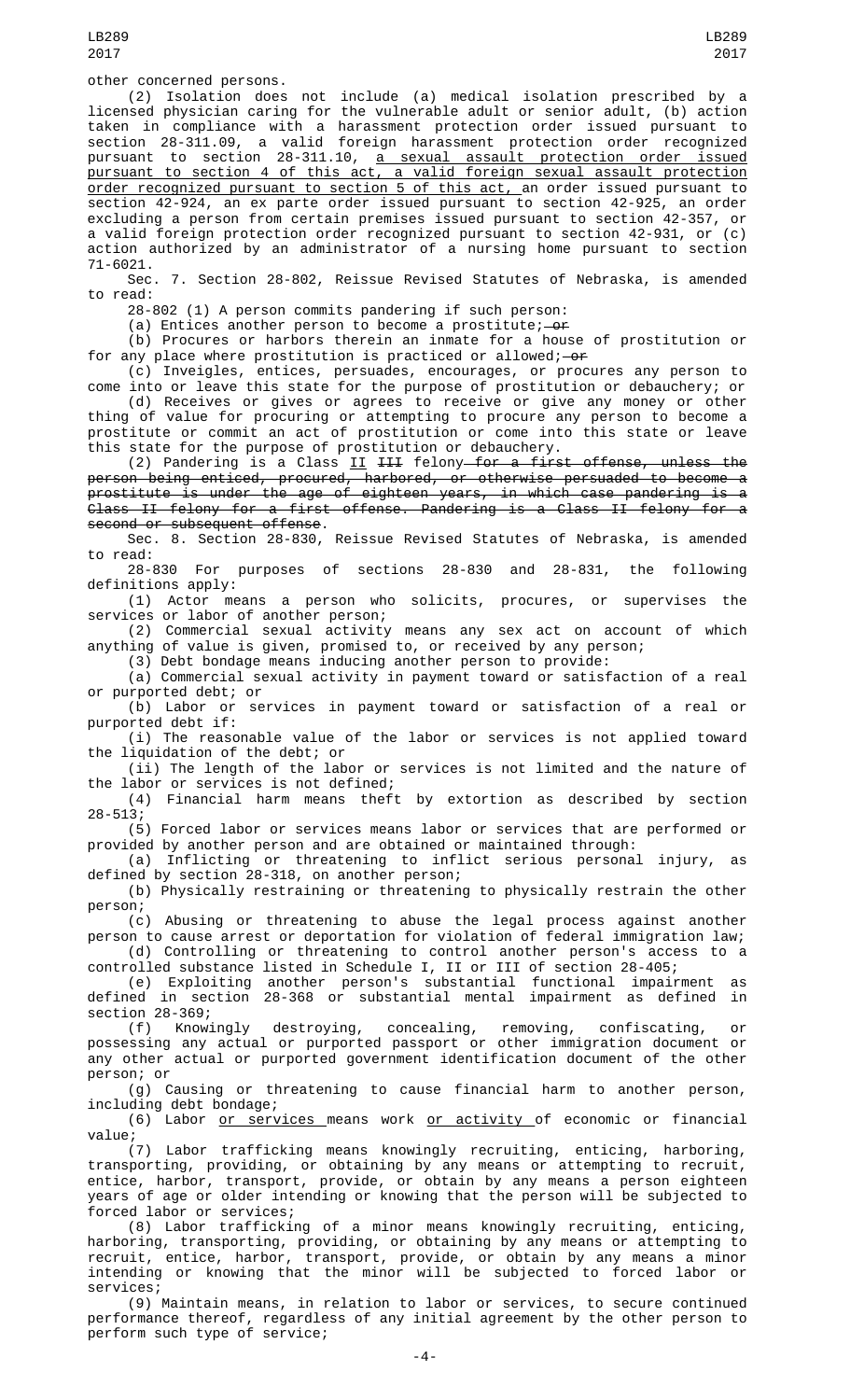(10) Minor means a person younger than eighteen years of age;

(11) Obtain means, in relation to labor or services, to secure performance

thereof;<br> $(12)$ Services means an ongoing relationship between the actor and another person in which the person performs activities under the supervision of or for the benefit of the actor. Commercial sexual activity and sexually-explicit performances are forms of services under this section. Nothing in this subdivision shall be construed to legalize prostitution;

(11) (13) Sex trafficking means knowingly

recruiting, enticing, harboring, transporting, providing, <u>soliciting, o</u>r obtaining by any means or knowingly attempting to recruit, entice, harbor, transport, provide, <u>solicit, o</u>r obtain by any means a person eighteen years of age or older for the purpose of having such person engage <u>without consent, as</u> defined in section 28-318, in commercial sexual activity, sexually explicit performance, or the production of pornography or

to cause or attempt to cause a person eighteen years of age or older to engage without consent, as defined in section 28-318, in commercial sexual activity, sexually explicit performance, or the production of pornography;

(12) (14) Sex trafficking of a minor means knowingly

recruiting, enticing, harboring, transporting, providing, <u>soliciting, o</u>r obtaining by any means or knowingly attempting to recruit, entice, harbor, transport, provide, <u>solicit, o</u>r obtain by any means a minor for the purpose of having such minor engage in commercial sexual activity, sexually explicit performance, or the production of pornography or

to cause or attempt to cause a minor to engage in commercial sexual activity, sexually explicit performance, or the production of pornography;

(13) (15) Sexually-explicit performance means a live or public play, dance, show, or other exhibition intended to arouse or gratify sexual desire or to appeal to prurient interests; and

 $(14)$   $(16)$  Trafficking victim means a person subjected to any act or acts prohibited by section 28-831.

Sec. 9. Section 28-831, Reissue Revised Statutes of Nebraska, is amended to read:

28-831 (1) Any person who engages in labor trafficking of a minor or sex trafficking of a minor is guilty of a Class <u>IB</u> <del>II felony if the actor uses</del> overt force or the threat of force or the trafficking victim has not yet attained the age of sixteen years. Any person who otherwise engages in labor trafficking of a minor or sex trafficking of a minor is guilty of a Class IIA felony.

(2) Any person who engages in labor trafficking or sex trafficking by inflicting or threatening to inflict serious personal injury, as defined in section 28-318, on another person or physically restrains or threatens to physically restrain another person is guilty of a Class IIA felony. Any person who otherwise engages in labor trafficking or sex trafficking is guilty of a Class II III felony.

(3) Any person, other than a trafficking victim, who knowingly benefits from or participates in a venture which has, as part of the venture, an act that is in violation of this section is guilty of a Class <u>IIA</u> <del>IIIA</del> felony.

(4) It is not a defense in a prosecution under this section (a) that consent was given by the minor victim, (b) that the defendant believed that the minor victim gave consent, or (c) that the defendant believed that the minor victim was an adult.

Sec. 10. Section 28-1206, Reissue Revised Statutes of Nebraska, is amended to read:

28-1206 (1) A person commits the offense of possession of a deadly weapon by a prohibited person if he or she:

(a) Possesses Any person who possesses a firearm, a knife, or brass or iron knuckles and he or she:

(i) Has who has previously been convicted of a felony;

 $(i$ i) Is <del>, who is</del> a fugitive from justice;

 $(iii)$  Is , or who is the subject of a current and validly issued domestic violence protection order,

harassment protection order, or sexual assault protection order and is knowingly violating such order<u>; or</u>

<u>(b) Possesses</u> <del>, or (b) any person who possesses</del> a firearm or brass or iron knuckles and <u>he or she</u> <del>who</del> has been convicted within the past seven years of a misdemeanor crime of domestic violence, commits the offense of possession of a deadly weapon by a prohibited person.

(2) The felony conviction may have been had in any court in the United States, the several states, territories, or possessions, or the District of Columbia.

(3)(a) Possession of a deadly weapon which is not a firearm by a prohibited person is a Class III felony.

(b) Possession of a deadly weapon which is a firearm by a prohibited person is a Class ID felony for a first offense and a Class IB felony for a second or subsequent offense.

<u>(4)(a)</u> <del>(4)(a)(i)</del> For purposes of this section, misdemeanor crime of domestic violence means<u> a crime that</u>:

(i) Is (A)(I) A crime that is classified as a misdemeanor under the laws of the United States or the District of Columbia or the laws of any state, territory, possession, or tribe;

(ii) Has (II) A crime that has, as an element, the use or attempted use of physical force or the threatened use of a deadly weapon; and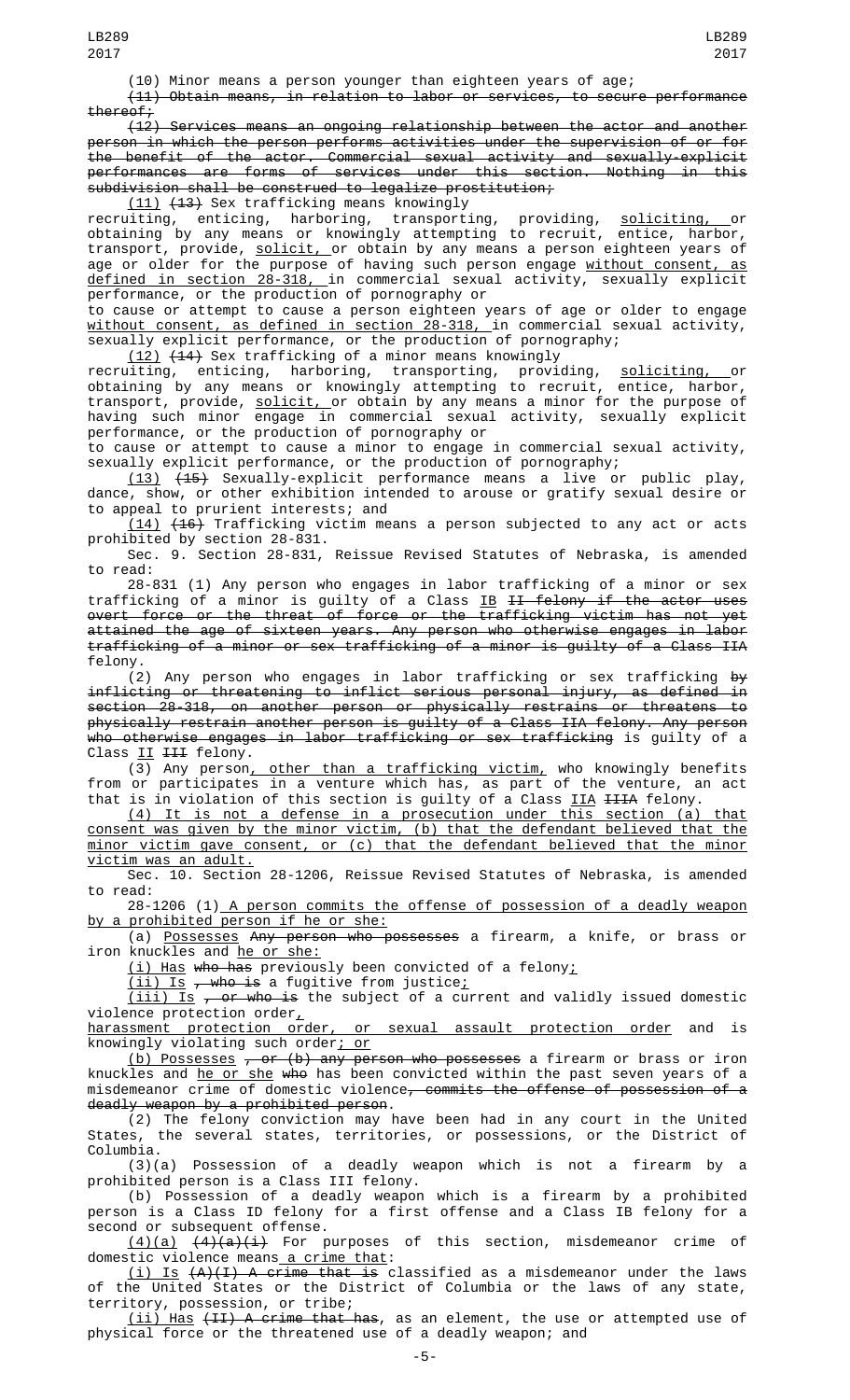(iii) Is (III) A crime that is committed by another against his or her spouse, his or her former spouse, a person with whom he or she has a child in common whether or not they have been married or lived together at any time, or a person with whom he or she is or was involved in a dating relationship as defined in section  $28-323$ ,  $\div$  or

(b) For purposes of this section, misdemeanor crime of domestic violence also includes the following offenses, if committed by a person against his or her spouse, his or her former spouse, a person with whom he or she is or was involved in a dating relationship as defined in section 28-323, or a person with whom he or she has a child in common whether or not they have been married <u>or lived together at any time:</u>

<u>(i)</u> <del>(B)(I)</del> Assault in the third degree under section 28-310<u>;</u>  $_\tau$ 

<u>(ii) Stalking stalking</u> under subsection (1) of section 28-311.04<u>;</u>  $_\tau$ 

(iii) False false imprisonment in the second degree under section  $28 - 315$ ;  $7$ 

(iv) First or first offense domestic assault in the third degree under subsection (1) of section 28-323; or

 $(v)$  Any attempt or conspiracy to commit any one of such these offenses  $\frac{1}{t}$  and

(II) The crime is committed by another against his or her spouse, his or her former spouse, a person with whom he or she has a child in common whether or not they have been married or lived together at any time, or a person with whom he or she is or was involved in a dating relationship as defined in section 28-323.

 $(c)$   $(i)$  A person shall not be considered to have been convicted of a misdemeanor crime of domestic violence unless:

 $(\dot{\bot})$   $\{ {\sf A} \}$  The person was represented by counsel in the case or knowingly and intelligently waived the right to counsel in the case; and

 $(\mathtt{ii})$   $\mathsf{(B)}$  In the case of a prosecution for a misdemeanor crime of domestic violence for which a person was entitled to a jury trial in the jurisdiction in which the case was tried, either:

 $(A)$   $(\frac{1}{1})$  The case was tried to a jury; or

<u>(B)</u> <del>(II)</del> The person knowingly and intelligently waived the right to have the case tried to a jury.

<u>(5)</u> <del>(b)</del> For purposes of this section<u>:</u>

(a) Domestic , subject of a current and validly issued domestic violence protection order <u>means a protection order</u> <del>pertains to a current court order</del> that was validly issued pursuant to section 28-311.09 or 42-924;

(b) Harassment protection order means a protection order issued pursuant to section 28-311.09 or that meets or exceeds the criteria set forth in section 28-311.10 regarding protection orders issued by a court in any other state or a territory, possession, or tribe<u>; and</u>  $\overline{\cdot}$ 

(c) Sexual assault protection order means a protection order issued pursuant to section 4 of this act or that meets or exceeds the criteria set forth in section 5 of this act regarding protection orders issued by a court in

any other state or a territory, possession, or tribe. Sec. 11. Section 29-404.02, Reissue Revised Statutes of Nebraska, is amended to read:

29-404.02 (1) Except as provided in section 42-928 and section 4 of this <u>act</u>, a peace officer may arrest a person without a warrant if the officer has reasonable cause to believe that such person has committed:

(a) A felony;

(b) A misdemeanor, and the officer has reasonable cause to believe that such person either (i) will not be apprehended unless immediately arrested, (ii) may cause injury to himself or herself or others or damage to property unless immediately arrested, (iii) may destroy or conceal evidence of the commission of such misdemeanor, or (iv) has committed a misdemeanor in the presence of the officer; or

(c) One or more of the following acts to one or more household members, whether or not committed in the presence of the peace officer:

(i) Attempting to cause or intentionally and knowingly causing bodily injury with or without a dangerous instrument;

(ii) Placing, by physical menace, another in fear of imminent bodily injury; or

(iii) Engaging in sexual contact or sexual penetration without consent as defined in section 28-318.

(2) For purposes of this section:

(a) Household members <u>includes</u> <del>shall include</del> spouses or former spouses, children, persons who are presently residing together or who have resided together in the past, persons who have a child in common whether or not they have been married or have lived together at any time, other persons related by consanguinity or affinity, and persons who are presently involved in a dating relationship with each other or who have been involved in a dating relationship with each other; and

(b) Dating relationship means frequent, intimate associations primarily characterized by the expectation of affectional or sexual involvement, but does not include a casual relationship or an ordinary association between persons in a business or social context.

Sec. 12. Section 29-422, Reissue Revised Statutes of Nebraska, is amended to read:

29-422 It is hereby declared to be the policy of the State of Nebraska to issue citations in lieu of arrest or continued custody to the maximum extent consistent with the effective enforcement of the law and the protection of the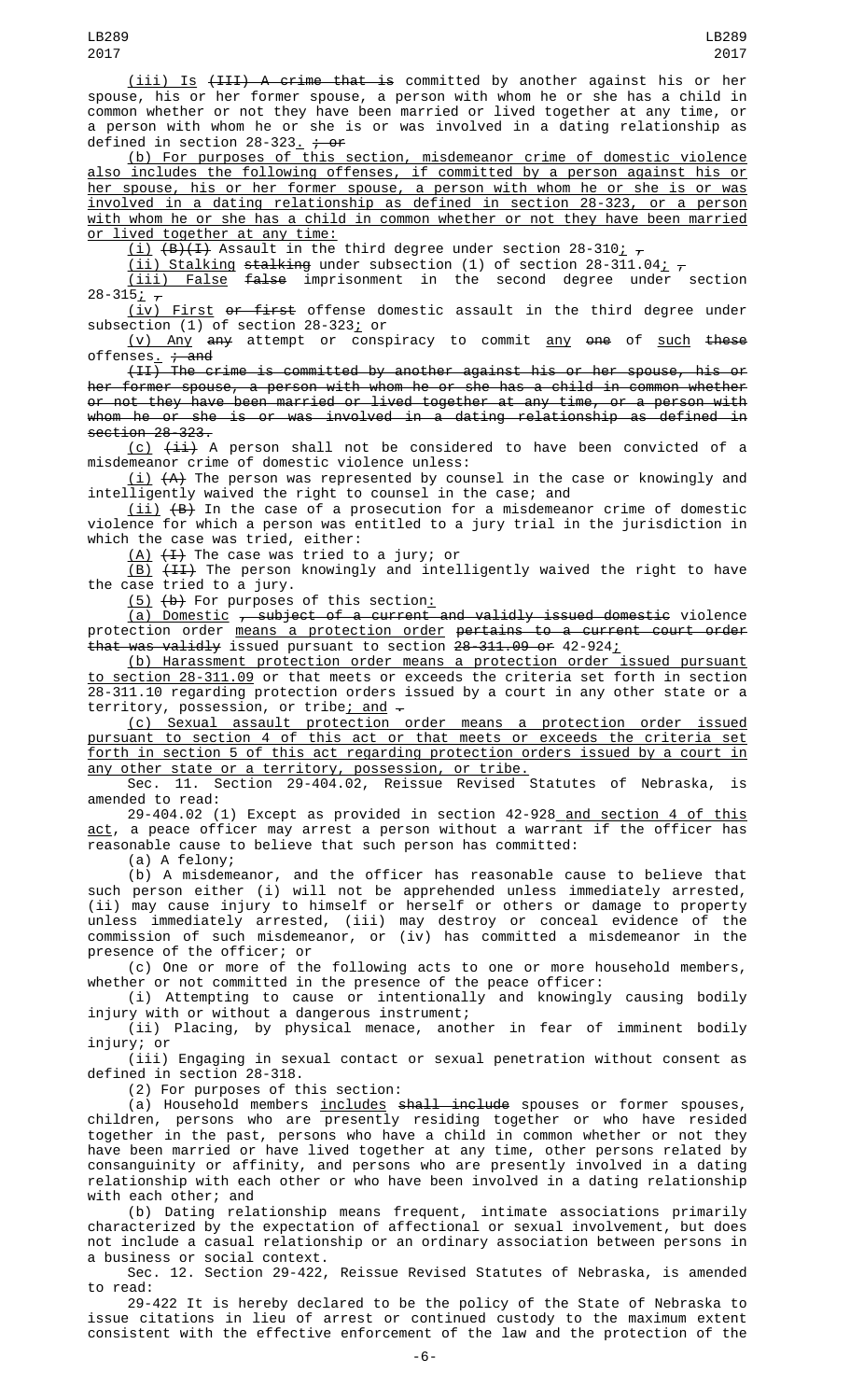public. In furtherance of that policy, except as provided in sections 42-928 and 42-929<u> and section 4 of this act</u>, any peace officer shall be authorized to issue a citation in lieu of arrest or continued custody for any offense which is a traffic infraction, any other infraction, or a misdemeanor and for any violation of a city or village ordinance. Such authorization shall be carried out in the manner specified in sections 29-422 to 29-429 and 60-684 to 60-686.

Sec. 13. Section 42-903, Reissue Revised Statutes of Nebraska, is amended to read:

42-903 For purposes of the Protection from Domestic Abuse Act, unless the context otherwise requires:

(1) Abuse means the occurrence of one or more of the following acts between family or household members:

(a) Attempting to cause or intentionally and knowingly causing bodily injury with or without a dangerous instrument;

(b) Placing, by means of credible threat, another person in fear of bodily injury. For purposes of this subdivision, credible threat means a verbal or written threat, including a threat performed through the use of an electronic communication device, or a threat implied by a pattern of conduct or a combination of verbal, written, or electronically communicated statements and conduct that is made by a person with the apparent ability to carry out the threat so as to cause the person who is the target of the threat to reasonably fear for his or her safety or the safety of his or her family. It is not necessary to prove that the person making the threat had the intent to actually carry out the threat. The present incarceration of the person making the threat shall not prevent the threat from being deemed a credible threat under this section; or

(c) Engaging in sexual contact or sexual penetration without consent as defined in section 28-318;

(2) Department means the Department of Health and Human Services;

(3) Family or household members includes spouses or former spouses, children, persons who are presently residing together or who have resided together in the past, persons who have a child in common whether or not they have been married or have lived together at any time, other persons related by consanguinity or affinity, and persons who are presently involved in a dating relationship with each other or who have been involved in a dating relationship with each other. For purposes of this subdivision, dating relationship means frequent, intimate associations primarily characterized by the expectation of affectional or sexual involvement, but does not include a casual relationship or an ordinary association between persons in a business or social context; and

(4) Law enforcement agency means the police department or town marshal in incorporated municipalities, the office of the sheriff in unincorporated areas, and the Nebraska State Patrol.

Sec. 14. Section 42-924, Reissue Revised Statutes of Nebraska, is amended to read:

42-924 (1) Any victim of domestic abuse may file a petition and affidavit for a protection order as provided in <u>subsections</u> <del>subsection</del> (2) <u>and (3) </u>of this section. Upon the filing of such a petition and affidavit in support thereof, the court may issue a protection order without bond granting the following relief:

(a) Enjoining the respondent from imposing any restraint upon the petitioner or upon the liberty of the petitioner;

(b) Enjoining the respondent from threatening, assaulting, molesting, attacking, or otherwise disturbing the peace of the petitioner;

(c) Enjoining the respondent from telephoning, contacting, or otherwise communicating with the petitioner;

(d) Removing and excluding the respondent from the residence of the petitioner, regardless of the ownership of the residence;

(e) Ordering the respondent to stay away from any place specified by the court;

(f) Awarding the petitioner temporary custody of any minor children not to exceed ninety days;

(g) Enjoining the respondent from possessing or purchasing a firearm as defined in section 28-1201; or

(h) Ordering such other relief deemed necessary to provide for the safety and welfare of the petitioner and any designated family or household member.

(2) Petitions for protection orders shall be filed with the clerk of the district court, and the proceeding may be heard by the county court or the district court as provided in section 25-2740.<u> A petition for a protection</u> order may not be withdrawn except upon order of the court.

(3)(a) A protection (3) A petition filed pursuant to subsection (1) of this section may not be withdrawn except upon order of the court. An order issued pursuant to subsection (1) of this section shall specify that it is effective for a period of one year and, if the order grants temporary custody, the number of days of custody granted to the petitioner unless otherwise modified by the court.

(b) Any victim of domestic abuse may file a petition and affidavit to renew a protection order. Such petition and affidavit for renewal shall be filed on or after thirty days before the expiration of the previous protection order. Such renewed order shall specify that it is effective for a period of one year to commence on the first day following the expiration of the previous order and, if the court grants temporary custody, the number of days of custody granted to the petitioner unless otherwise modified by the court.

(4) Any person who knowingly violates a protection order issued pursuant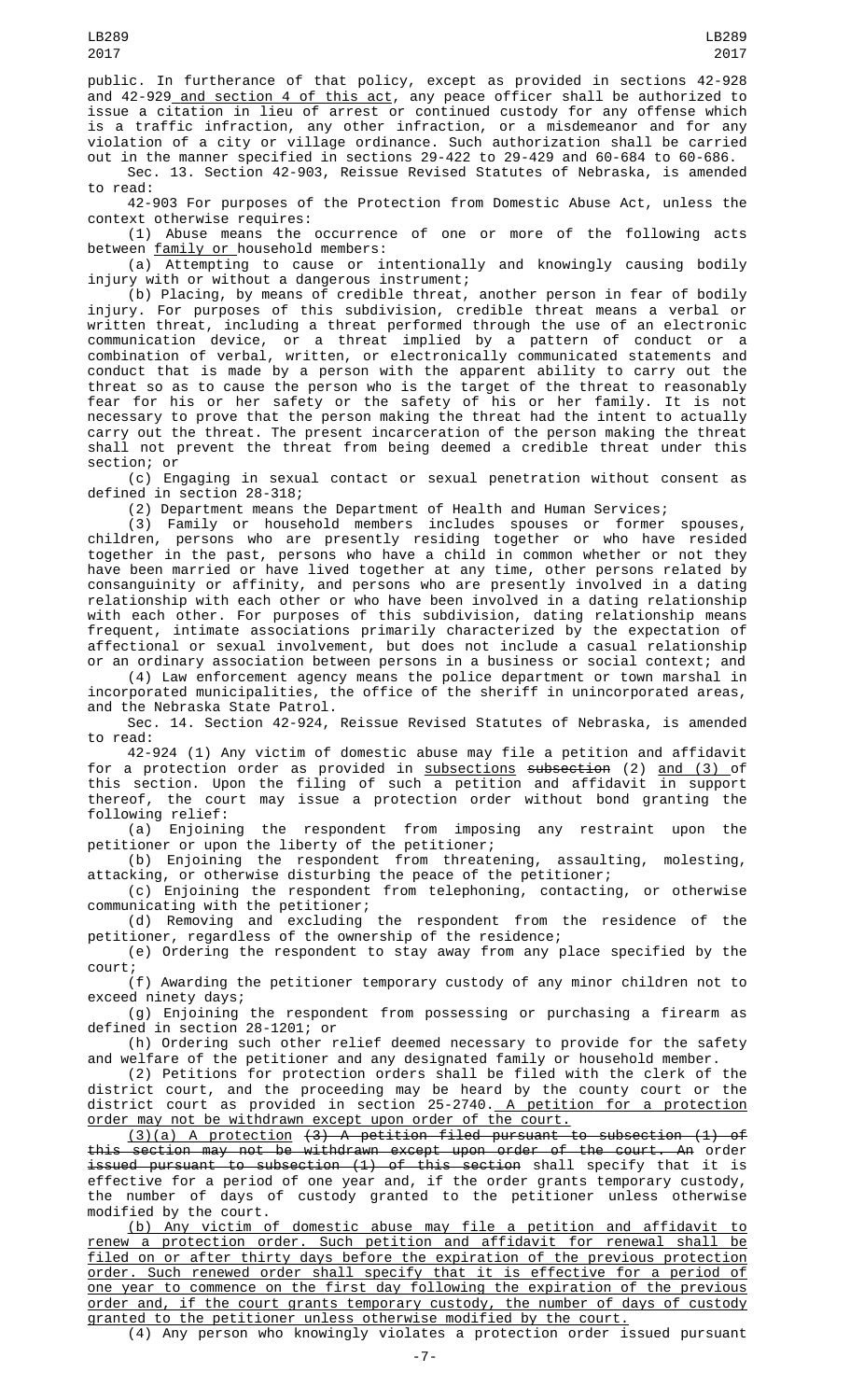(5) If there is any conflict between sections 42-924 to 42-926 and any other provision of law, sections 42-924 to 42-926 shall govern.

Sec. 15. Section 42-925, Reissue Revised Statutes of Nebraska, is amended to read:

42-925 (1) An order issued under subsection (1) of section 42-924 may be issued ex parte to the respondent if it reasonably appears from the specific facts included in the affidavit that the petitioner will be in immediate danger of abuse before the matter can be heard on notice. If an order is issued ex parte, such order is a temporary order and the court shall forthwith cause notice of the petition and order to be given to the respondent. The court shall also cause a form to request a show-cause hearing to be served upon the respondent. If the respondent wishes to appear and show cause why the order should not remain in effect, he or she shall affix his or her current address, telephone number, and signature to the form and return it to the clerk of the district court within five days after service upon him or her. Upon receipt of the request for a show-cause hearing, the request of the petitioner, or upon the court's own motion, the court shall immediately schedule a show-cause hearing to be held within thirty days after the receipt of the request for a show-cause hearing and shall notify the petitioner and respondent of the hearing date. If the respondent appears at the hearing and shows cause why such order should not remain in effect, the court shall rescind the temporary order. If the respondent does not so appear and show cause, the temporary order shall be affirmed and shall be deemed the final protection order. If the respondent has been properly served with the ex parte order and fails to appear at the hearing, the temporary order shall be affirmed and the service of the ex parte order shall be notice of the final protection order for purposes of prosecution under subsection (4) of section 42-924.

(2) If an order under  $\frac{1}{1}$  of section 42-924 is not issued ex parte, the court shall immediately schedule an evidentiary hearing to be held within fourteen days after the filing of the petition, and the court shall cause notice of the hearing to be given to the petitioner and the respondent. If the respondent does not appear at the hearing and show cause why such order should not be issued, the court shall issue a final protection order.

(3) The court may by rule or order refer or assign all matters regarding orders issued under subsection  $(1)$  of section 42-924 to a referee for findings and recommendations.

(4) An order issued under subsection (1) of section 42-924 shall remain in effect for the a period provided in subsection (3) of section 42-924 of one <del>year from the date of issuance</del>, unless dismissed or modified by the court prior to such date. If the order grants temporary custody, such custody shall not exceed the number of days specified by the court unless the respondent shows cause why the order should not remain in effect.

(5) The court shall also cause the notice created under section 29-2291 to be served upon the respondent notifying the respondent that it may be unlawful under federal law for a person who is subject to a protection order to possess or receive any firearm or ammunition.

Sec. 16. Section 43-254, Reissue Revised Statutes of Nebraska, is amended to read:

43-254 Pending the adjudication of any case, and subject to subdivision (5) of section 43-251.01, if it appears that the need for placement or further detention exists, the juvenile may be (1) placed or detained a reasonable period of time on order of the court in the temporary custody of either the person having charge of the juvenile or some other suitable person, (2) kept in some suitable place provided by the city or county authorities, (3) placed in any proper and accredited charitable institution, (4) placed in a state institution, except any adult correctional facility, when proper facilities are available and the only local facility is a city or county jail, at the expense of the committing county on a per diem basis as determined from time to time by the head of the particular institution, (5) placed in the temporary care and custody of the Department of Health and Human Services when it does not appear that there is any need for secure detention, except that beginning October 1, 2013, no juvenile alleged to be a juvenile described in subdivision (1), (2), (3)(b), or (4) of section 43-247 shall be placed in the care and custody or under the supervision of the Department of Health and Human Services, or (6) beginning October 1, 2013, offered supervision options as determined pursuant to section 43-260.01, through the Office of Probation Administration as ordered by the court and agreed to in writing by the parties, if the juvenile is alleged to be a juvenile described in subdivision (1), (2), (3)(b), or (4) of section 43-247 and it does not appear that there is any need for secure detention. The court may assess the cost of such placement or detention in whole or in part to the parent of the juvenile as provided in section 43-290.

If a juvenile has been removed from his or her parent, guardian, or custodian pursuant to subdivision (2) of section 43-248, the court may enter an order continuing detention or placement upon a written determination that continuation of the juvenile in his or her home would be contrary to the health, safety, or welfare of such juvenile and that reasonable efforts were made to preserve and reunify the family if required under <del>subsections (1)</del> through (4) of section 43-283.01.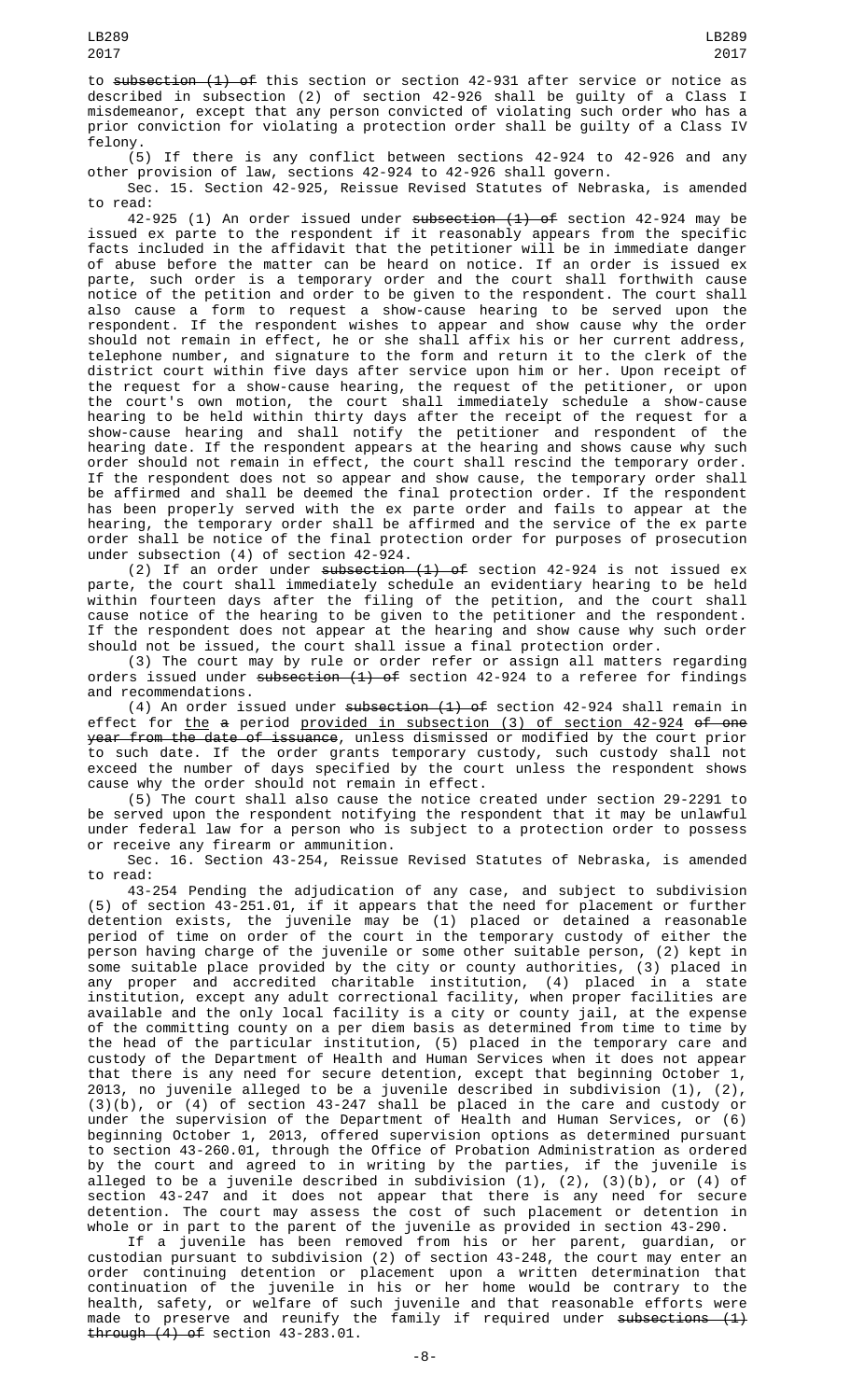Sec. 17. Section 43-283.01, Reissue Revised Statutes of Nebraska, is amended to read:

43-283.01 (1) In determining whether reasonable efforts have been made to preserve and reunify the family and in making such reasonable efforts, the juvenile's health and safety are the paramount concern.

(2) Except as provided in  $\frac{1}{100}$  subsections (4) and (5) subsection (4) of this section, reasonable efforts shall be made to preserve and reunify families prior to the placement of a juvenile in foster care to prevent or eliminate the need for removing the juvenile from the juvenile's home and to make it possible for a juvenile to safely return to the juvenile's home.

(3) If continuation of reasonable efforts to preserve and reunify the family is determined to be inconsistent with the permanency plan determined for the juvenile in accordance with a permanency hearing under section 43-1312, efforts shall be made to place the juvenile in a timely manner in accordance with the permanency plan and to complete whatever steps are necessary to finalize the permanent placement of the juvenile.

(4) Reasonable efforts to preserve and reunify the family are not required if a court of competent jurisdiction has determined that:

(a) The parent of the juvenile has subjected the juvenile or another minor child to aggravated circumstances, including, but not limited to, abandonment, torture, chronic abuse, or sexual abuse;

(b) The parent of the juvenile has (i) committed first or second degree murder to another child of the parent, (ii) committed voluntary manslaughter to another child of the parent, (iii) aided or abetted, attempted, conspired, or solicited to commit murder, or aided or abetted voluntary manslaughter of the juvenile or another child of the parent, (iv) committed a felony assault which results in serious bodily injury to the juvenile or another minor child of the parent, or (v) been convicted of felony sexual assault of the other parent of the juvenile under section 28-319.01 or 28-320.01 or a comparable crime in another state; or

(c) The parental rights of the parent to a sibling of the juvenile have been terminated involuntarily.

(5) Except as otherwise provided in the Nebraska Indian Child Welfare Act, if the family includes a child who was conceived by the victim of a sexual assault and a biological parent is convicted of the crime under section 28-319 or 28-320 or a law in another jurisdiction similar to either section 28-319 or 28-320, the convicted biological parent of such child shall not be considered a part of the child's family for purposes of requiring reasonable efforts to preserve and reunify the family.

(6) (5) If reasonable efforts to preserve and reunify the family are not required because of a court determination made under subsection (4) of this section, a permanency hearing, as provided in section 43-1312, shall be held for the juvenile within thirty days after the determination, reasonable efforts shall be made to place the juvenile in a timely manner in accordance with the permanency plan, and whatever steps are necessary to finalize the permanent placement of the juvenile shall be made.

(7) (6) Reasonable efforts to place a juvenile for adoption or with a guardian may be made concurrently with reasonable efforts to preserve and reunify the family, but priority shall be given to preserving and reunifying the family as provided in this section.

Sec. 18. Section 43-292.02, Reissue Revised Statutes of Nebraska, is amended to read:

43-292.02 (1) A petition shall be filed on behalf of the state to terminate the parental rights of the juvenile's parents or, if such a petition has been filed by another party, the state shall join as a party to the petition, and the state shall concurrently identify, recruit, process, and approve a qualified family for an adoption of the juvenile, if:

(a) A juvenile has been in foster care under the responsibility of the state for fifteen or more months of the most recent twenty-two months; or

(b) A court of competent jurisdiction has determined the juvenile to be an abandoned infant or has made a determination that the parent has committed murder of another child of the parent, committed voluntary manslaughter of another child of the parent, aided or abetted, attempted, conspired, or solicited to commit murder, or aided or abetted voluntary manslaughter of the juvenile or another child of the parent, or committed a felony assault that has resulted in serious bodily injury to the juvenile or another minor child of the parent. For purposes of this subdivision, infant means a child eighteen months of age or younger.

(2) A petition shall not be filed on behalf of the state to terminate the parental rights of the juvenile's parents or, if such a petition has been filed by another party, the state shall not join as a party to the petition if the sole factual basis for the petition is that (a) the parent or parents of the juvenile are financially unable to provide health care for the juvenile or (b) the parent or parents of the juvenile are incarcerated. The fact that a qualified family for an adoption of the juvenile has been identified, recruited, processed, and approved shall have no bearing on whether parental rights shall be terminated.

(3) The petition is not required to be filed on behalf of the state or if a petition is filed the state shall not be required to join in a petition to terminate parental rights or to concurrently find a qualified family to adopt the juvenile under this section if:

(a) The child is being cared for by a relative;

(b) The Department of Health and Human Services has documented in the case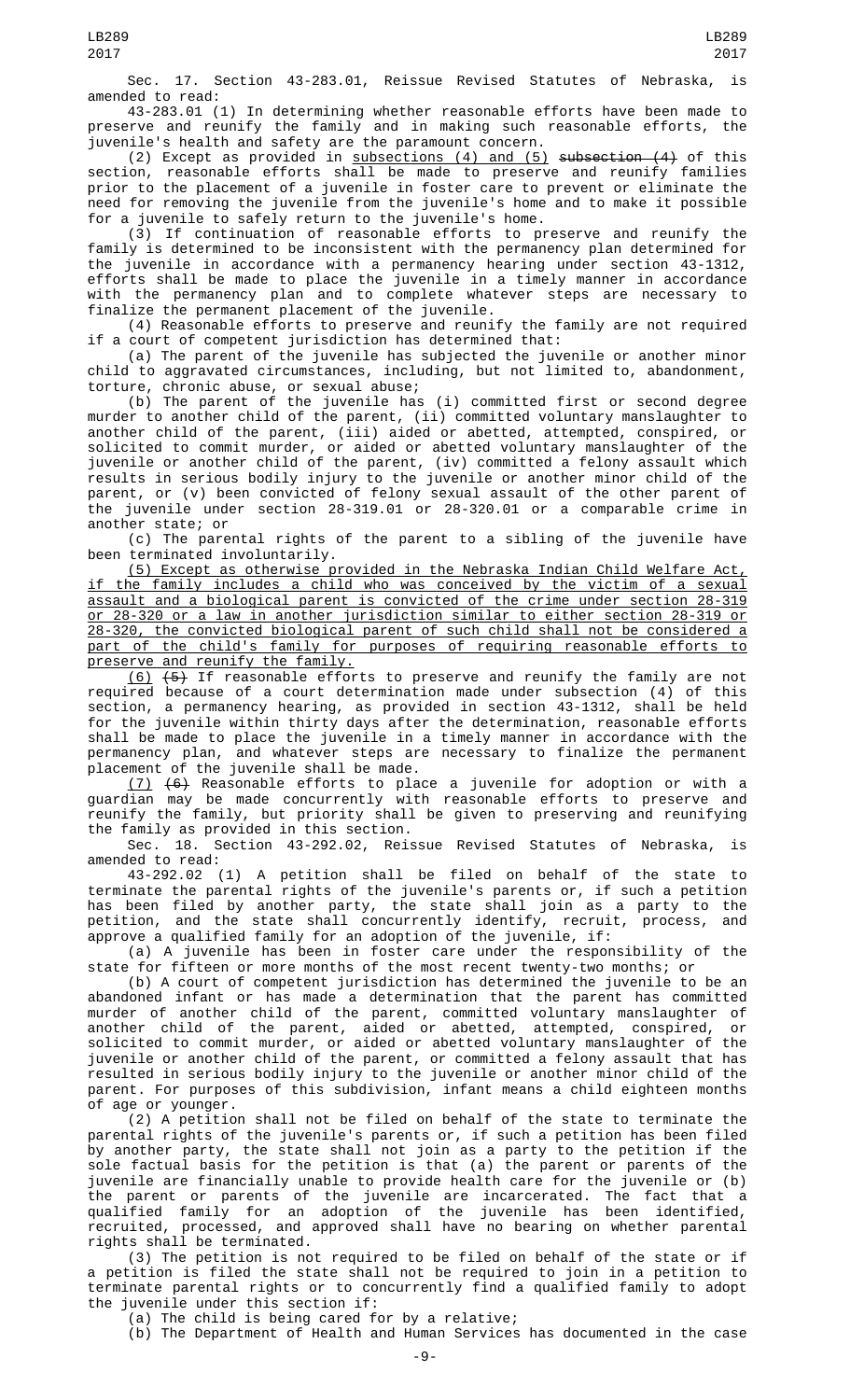plan or permanency plan, which shall be available for court review, a compelling reason for determining that filing such a petition would not be in the best interests of the juvenile; or

(c) The family of the juvenile has not had a reasonable opportunity to avail themselves of the services deemed necessary in the case plan or permanency plan approved by the court if reasonable efforts to preserve and reunify the family are required under section 43-283.01.

(4) Except as otherwise provided in the Nebraska Indian Child Welfare Act, if a child is conceived by the victim of a sexual assault, a petition for termination of parental rights of the perpetrator shall be granted if such termination is in the best interests of the child and (a) the perpetrator has been convicted of or pled guilty or nolo contendere to sexual assault of the child's birth parent under section 28-319 or 28-320 or a law in another jurisdiction similar to either section 28-319 or 28-320 or (b) the perpetrator has fathered the child or given birth to the child as a result of such sexual <u>assault.</u>

Sec. 19. Section 43-1303, Reissue Revised Statutes of Nebraska, is amended to read:

43-1303 (1) The office shall maintain the statewide register of all foster care placements occurring within the state, and there shall be a weekly report made to the registry of all foster care placements by the Department of Health and Human Services, any child-placing agency, or any court in a form as developed by the office in consultation with representatives of entities required to make such reports. For each child entering and leaving foster care, such report shall consist of identifying information, placement information, the plan or permanency plan developed by the person or court in charge of the child pursuant to section 43-1312, and information on whether any such child was a person immune from criminal prosecution under subsection (5) of section 28-801 or was considered a trafficking victim as defined in <del>subdivision (16) of</del> section 28-830. The department, the Office of Probation Administration, and every court and child-placing agency shall report any foster care placement within three working days. The report shall contain the following information:

(a) Child identification information, including name, date of birth, gender, race, religion, and ethnicity;

(b) Identification information for parents and stepparents, including name, address, and status of parental rights;

(c) Placement information, including initial placement date, current placement date, and the name and address of the foster care placement;

(d) Court status information, including which court has jurisdiction, initial custody date, court hearing date, and results of the court hearing;

(e) Agency or other entity having custody of the child; and (f) Case worker, probation officer, or person providing direct case

management or supervision functions.

(2)(a) The Foster Care Review Office shall designate a local board to conduct foster care file audit case reviews for each case of children in foster care placement.

(b) The office may adopt and promulgate rules and regulations for the following:

(i) Establishment of training programs for local board members which shall include an initial training program and periodic inservice training programs;

(ii) Development of procedures for local boards;

(iii) Establishment of a central record-keeping facility for all local board files, including foster care file audit case reviews;

(iv) Accumulation of data and the making of annual reports on children in foster care placements. Such reports shall include, but not be limited to, (A) personal data on length of time in foster care, (B) number of placements, (C) frequency and results of foster care file audit case reviews and court review hearings, (D) number of children supervised by the foster care programs in the state annually, (E) trend data impacting foster care, services, and placements, (F) analysis of the data, and (G) recommendations for improving the foster care system in Nebraska;

(v) Accumulation of data and the making of quarterly reports regarding the children in foster care placements;

(vi) To the extent not prohibited by section 43-1310, evaluation of the judicial and administrative data collected on foster care and the dissemination of such data to the judiciary, public and private agencies, the department, and members of the public; and

(vii) Manner in which the office shall determine the appropriateness of requesting a court review hearing as provided for in section 43-1313.

(3) A local board shall send a written report to the office for each foster care file audit case review conducted by the local board. A court shall send a written report to the office for each foster care review hearing conducted by the court.

(4) The office shall report and make recommendations to the Legislature, the department, the Office of Probation Administration, the courts, local boards, and county welfare offices. Such reports and recommendations shall include, but not be limited to, the annual judicial and administrative data collected on foster care pursuant to subsections (2) and (3) of this section and the annual evaluation of such data. The report and recommendations submitted to the Legislature shall be submitted electronically. In addition, the Foster Care Review Office shall provide copies of such reports and recommendations to each court having the authority to make foster care placements. The executive director of the office shall also provide, at a time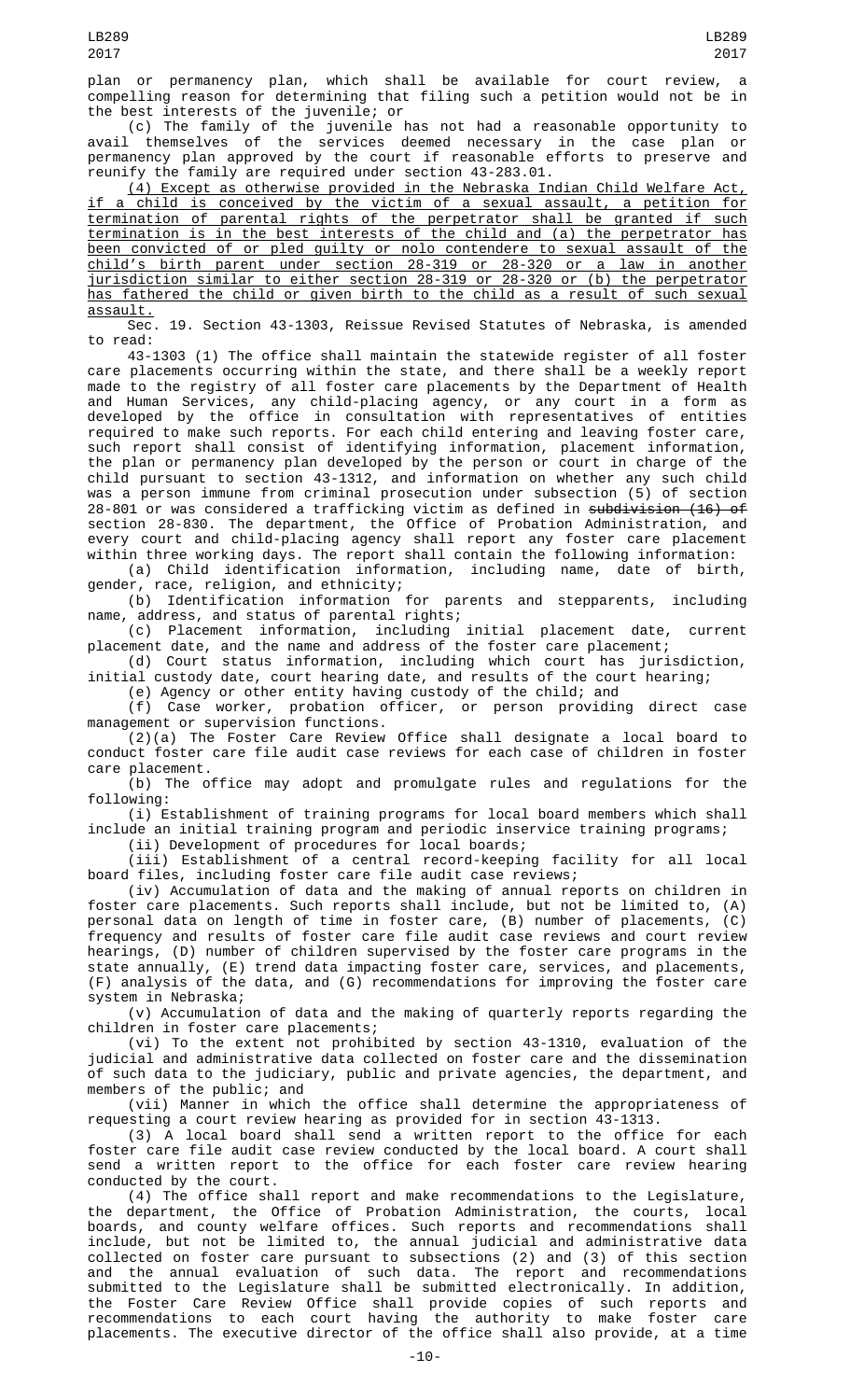specified by the Health and Human Services Committee of the Legislature, regular electronic updates regarding child welfare data and information at least quarterly, and a fourth-quarter report which shall be the annual report. The executive director shall include issues, policy concerns, and problems which have come to the office and the executive director from analysis of the data. The executive director shall recommend alternatives to the identified problems and related needs of the office and the foster care system to the committee. The Health and Human Services Committee shall coordinate and prioritize data and information requests submitted to the office by members of the Legislature. The annual report of the office shall be completed by December 1 each year and shall be submitted electronically to the committee.

(5) The executive director of the office or his or her designees from the office may visit and observe foster care facilities in order to ascertain whether the individual physical, psychological, and sociological needs of each foster child are being met.

(6) At the request of any state agency, the executive director of the office or his or her designees from the office may conduct a case file review process and data analysis regarding any state ward or ward of the court whether placed in-home or out-of-home at the time of the case file review.

Sec. 20. Section 43-1411.01, Reissue Revised Statutes of Nebraska, is amended to read:

43-1411.01 (1) An action for paternity or parental support under sections 43-1401 to 43-1418 may be initiated by filing a complaint with the clerk of the district court as provided in section 25-2740. Such proceeding may be heard by the county court or the district court as provided in section 25-2740. paternity determination under sections 43-1411 to 43-1418 may also be decided in a county court or separate juvenile court if the county court or separate juvenile court already has jurisdiction over the child whose paternity is to be determined.

(2) Whenever termination of parental rights is placed in issue in any case arising under sections 43-1401 to 43-1418, the Nebraska Juvenile Code and the Parenting Act shall apply to such proceedings.

(3) The court may stay the paternity action if there is a pending criminal allegation of sexual assault under section 28-319 or 28-320 or a law in another jurisdiction similar to either section 28-319 or 28-320 against the alleged father with regard to the conception of the child.

Sec. 21. Section 43-1609, Reissue Revised Statutes of Nebraska, is amended to read:

43-1609 (1) Child support referees shall be appointed when necessary by the district courts, separate juvenile courts, and county courts to meet the requirements of federal law relating to expediting the establishment, modification, enforcement, and collection of child, spousal, or medical support and <u>protection </u>orders issued under <del>subsection (1) of</del> section 42-924.

(2) Child support referees shall be appointed by order of the district court, separate juvenile court, or county court. The Supreme Court shall appoint child support referees to serve more than one judicial district if the Supreme Court determines it is necessary.

(3) To be qualified for appointment as a child support referee, a person shall be an attorney in good standing admitted to the practice of law in the State of Nebraska and shall meet any other requirements imposed by the Supreme Court. A child support referee shall be sworn or affirmed to well and faithfully hear and examine the cause and to make a just and true report according to the best of his or her understanding. The oath or affirmation may be administered by a district, county, or separate juvenile court judge. A child support referee may be removed at any time by the appointing court.

(4) The Supreme Court may contract with an attorney to perform the duties of a referee for a specific case or for a specific amount of time or may direct a judge of the county court to perform such duties.

Sec. 22. Section 43-1611, Reissue Revised Statutes of Nebraska, is amended to read:

43-1611 A district court, separate juvenile court, or county court may by rule or order refer or assign any and all matters regarding the establishment, modification, enforcement, and collection of child, spousal, or medical support, paternity matters, and <u>protection o</u>rders issued under <del>subsection (1)</del>  $\Theta$ f section 42-924 to a child support referee for findings and recommendations.

Sec. 23. Section 43-2933, Reissue Revised Statutes of Nebraska, is amended to read:

43-2933 (1)(a) No person shall be granted custody of, or unsupervised parenting time, visitation, or other access with, a child if the person is required to be registered as a sex offender under the Sex Offender Registration Act for an offense that would make it contrary to the best interests of the child for such access or for an offense in which the victim was a minor or if the person has been convicted under section 28-311, 28-319.01, 28-320, 28-320.01, or 28-320.02, unless the court finds that there is no significant risk to the child and states its reasons in writing or on the record.

(b) No person shall be granted custody of, or unsupervised parenting time, visitation, or other access with, a child if anyone residing in the person's household is required to register as a sex offender under the Sex Offender Registration Act as a result of a felony conviction in which the victim was a minor or for an offense that would make it contrary to the best interests of the child for such access unless the court finds that there is no significant risk to the child and states its reasons in writing or on the record.

(c) The fact that a child is permitted unsupervised contact with a person